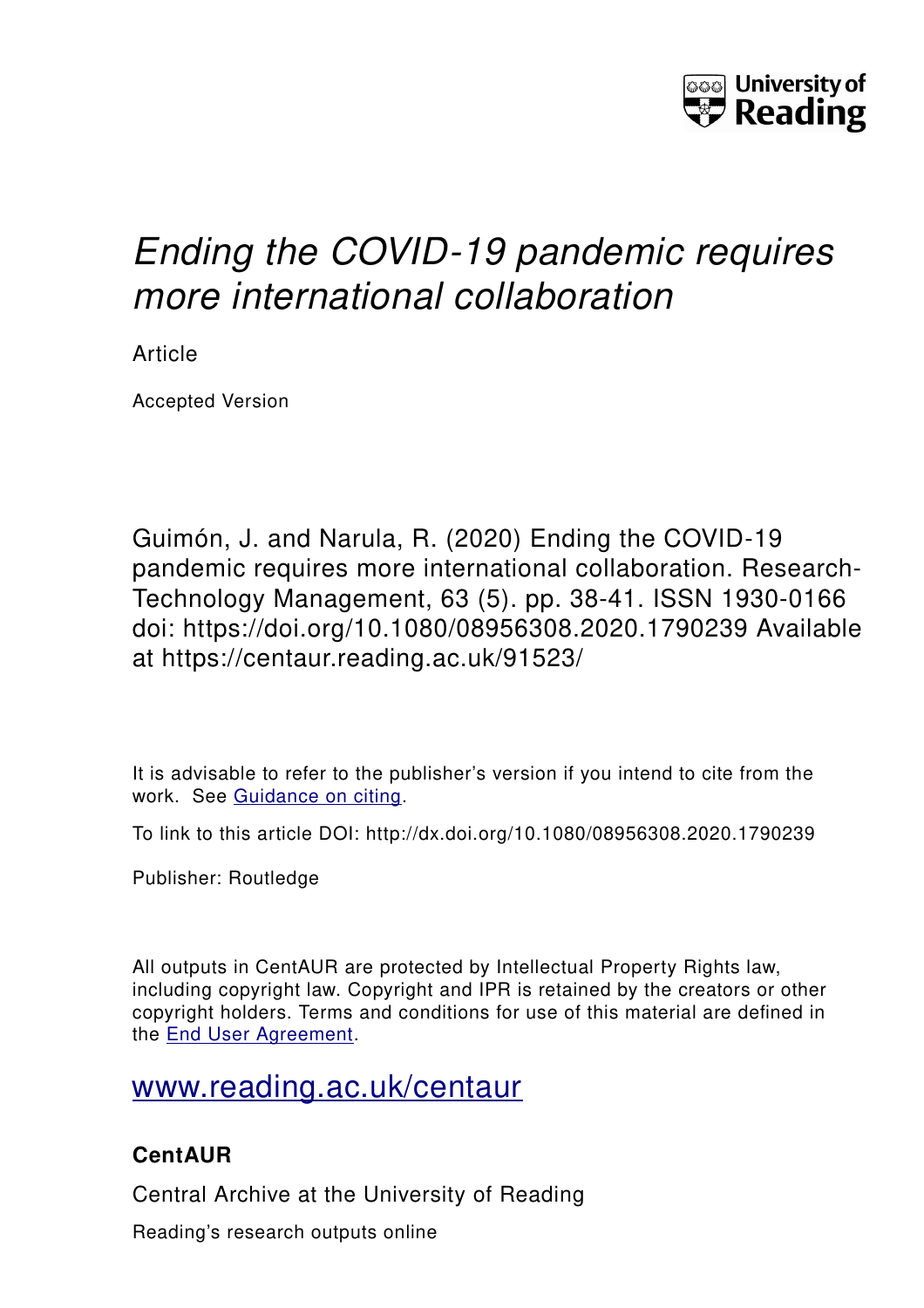## **Ending the COVID-19 Pandemic Requires More International Collaboration**

José Guimón and Rajneesh Narula

#### *Bios below*

José Guimón is associate professor of economics at the Autonomous University of Madrid (UAM), Spain. He serves on the Executive Committee of the European Forum of Studies of Policies for Research and Innovation (Eu-SPRI Forum) and is a member of the UAM-Accenture Chair in Economics and Management of Innovation. He also acts regularly as a consultant for international organizations such as the Organization for Economic Cooperation and Development, the European Commission, and the World Bank. He holds a PhD in economics from UAM and a master's degree in engineering from Cornell University. [jose.guimon@uam.es](mailto:jose.guimon@uam.es)

Rajneesh Narula is the John Dunning Chair of International Business Regulation at the Henley Business School, Reading University, UK. He holds honorary appointments at UNU-MERIT, Urbino University, and Oxford University. He was appointed an Officer of the Most Excellent Order of the British Empire (OBE) in 2017 for Services to Business Research. His research and consulting focus on the role of multinational firms in development, innovation and industrial policy, technological change in developing countries, R&D alliances, and outsourcing. Most of his research focuses on policy-related issues. [r.narula@henley.ac.uk](mailto:r.narula@henley.ac.uk)

**Overview:** Global scientific collaboration to find a vaccine is not enough to end the pandemic. International cooperation is also necessary to produce a successful vaccine affordably and distribute it equitably worldwide. Commercial and national interests threaten to thwart the universal immunization needed to curtail the pandemic. International institutions such as the World Health Organization are essential to the solution.

**Keywords:** COVID-19, Vaccine, collaboration, globalization, techno-nationalism

By definition, pandemics are global problems, and this is all the more so in our interconnected world that relies on the incessant and fluid movement of goods, services, and people. Global cooperation is essential to find treatments and vaccines for COVID-19, but the current response has exposed several limits of international collaboration. While collaboration has been intense in the initial research phase, techno-nationalistic tensions are growing. The limits to the global innovation system are apparent as governments jockey for preferential access to potential vaccines, and commercial priorities such as pricing and intellectual property rights place the pharmaceutical sector at odds with globally optimal outcomes. An optimal outcome—that is, returning the world to its pre-crisis levels of efficiency—requires that any potential vaccine be universally available, and not limited to wealthy countries and individuals. Global supply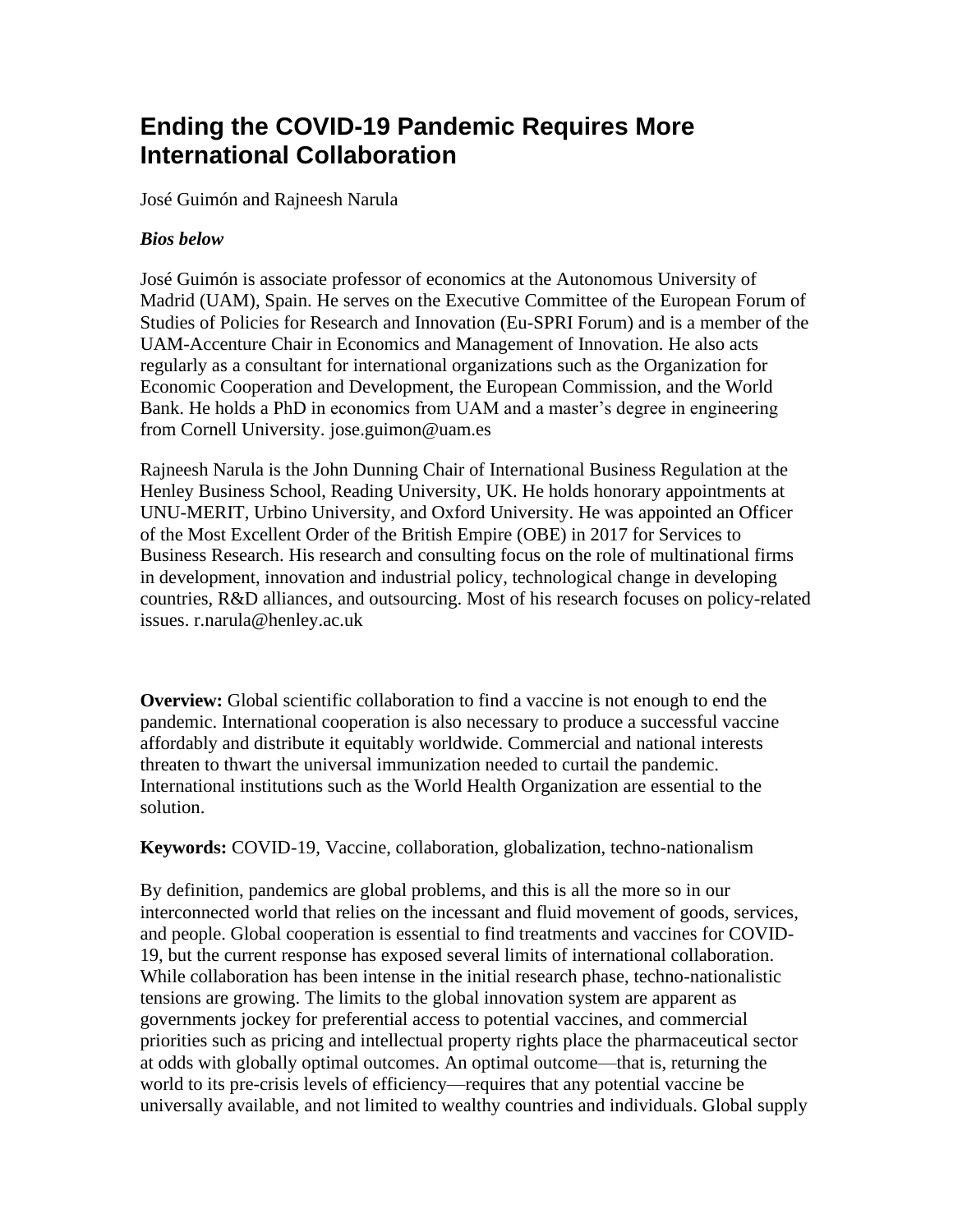chains are ubiquitous, and countries that remain impaired by the pandemic will slow down the recovery. Since we cannot stop the cross-border flow of people, universal vaccination is necessary to prevent future outbreaks. For epidemiological reasons alone, a large-scale, near simultaneous immunization across countries is essential to achieve herd immunity—generally considered to be 60 percent of the population—and curtail repeated outbreaks (Gates 2020).

The scientific community has long recognized that only simultaneous global access to the vaccine will halt the pandemic, but some countries are pushing to prioritize vaccination of their own citizens. Likewise, pharmaceutical companies may push to prioritize their own interests, favoring more affluent countries and segments of society, especially in the absence of a globally binding agreement for equitable access.

Defeating the pandemic will require fast global deployment once a vaccine becomes available. The international community needs to find an effective way to enable rapid deployment of the vaccine for the global public good. We believe that the World Health Organization (WHO) will need to play a pivotal role, in conjunction with influential multi-stakeholder partnerships such as the Global Alliance for Vaccines and Immunization (GAVI) and the Coalition for Epidemic Preparedness Innovations (CEPI).

#### **The Global Scientific Community: A Leader in International Collaboration**

The scientific research community's remarkable collaborative efforts demonstrate the benefits of a highly interconnected world. Just a few months after the outbreak, a global medical innovation ecosystem emerged to share information and resources across borders to fight the pandemic. As in previous pandemics, the WHO has played a key coordinating role from the earliest stages, acting as a global hub to accelerate the collaborative development of diagnostics, therapeutics, and vaccines.

In parallel, several non-profit international research partnerships have contributed substantially to coordinating the global response (Table 1). These multi-stakeholder partnerships, established over the last two decades, have addressed infectious diseases such as malaria, ebola, and the bubonic plague. They reacted early to the COVID-19 pandemic by directing their energies to combine complementary knowledge, resources, and capabilities, and secure additional streams of research funding. CEPI aims to raise \$2 billion to find at least three viable vaccine candidates; by May 2020 it had already raised \$750 million. GAVI also made \$200 million available to help lower-income countries respond quickly to the pandemic. Many national governments have allocated a growing share of their incremental research budgets for COVID-19 research to these global partnerships rather than assigning them to individual research labs (Organisation for Economic Co-operation and Development 2020a), which has created a more coordinated global response.

#### **– – Table 1 near here / 1. 5 col – –**

The adoption of open science practices has also facilitated international scientific collaboration (Organisation for Economic Co-operation and Development 2020b). In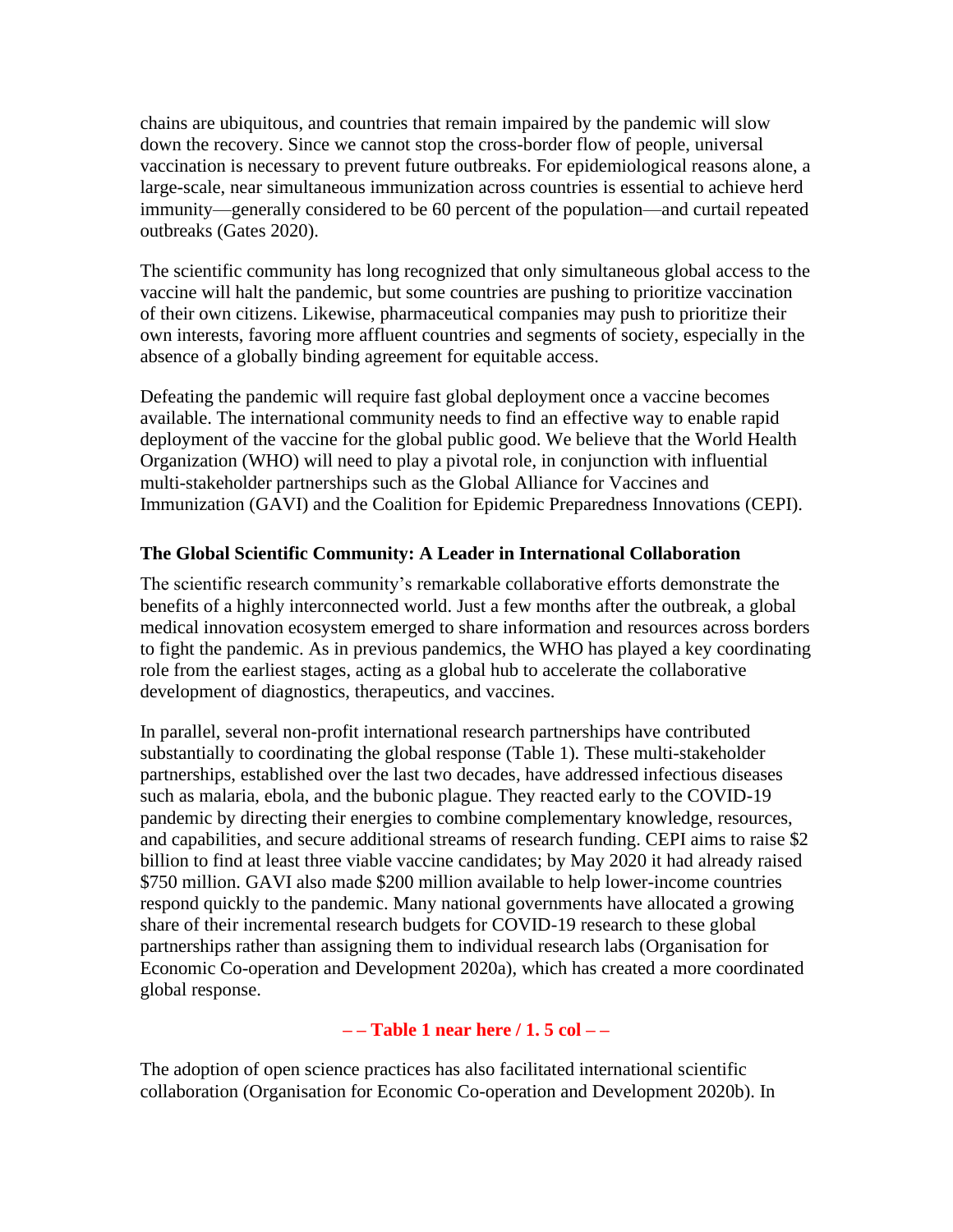January 2020, more than one hundred institutions, including journals, funding bodies, and foundations, agreed to share research data and findings relevant to the pandemic (Wellcome 2020). They committed to providing immediate open access to relevant peerreviewed publications, making research findings available via preprint servers, and sharing research results immediately with the WHO. Since then, thousands of articles and data have been published in open access repositories. Innovative approaches to share relevant intellectual property are also being explored (Chesbrough 2020).

#### **International Collaboration Beyond Science**

While international scientific collaboration has flourished, many challenges and barriers beyond the research stage remain. The biggest challenge now is: How do we achieve an equitable global deployment of viable vaccine(s) to prevent future outbreaks that includes economically vulnerable populations? The threat of "vaccine nationalism" is intensifying as some countries try to secure preferential access to the vaccine for their citizens, while others maneuver to protect the interests of their pharmaceutical industries (Knaus 2020). The race for the vaccine also involves other countries (mainly European countries and Japan), but it is particularly intense between the US and China, reflecting a combination of national health considerations, business interests, and national pride (Milne and Crow 2020). These techno-nationalistic motivations test the limits of global collaboration, as national political and economic priorities threaten to outweigh the greater global public and social good.

Unless a COVID-19 vaccine gets treated as a global public good, the pandemic will not recede. However, an agreement regarding the mechanisms to achieve that objective remains elusive. The most logical solution is for the WHO, or a similar multi-stakeholder organization, to acquire the intellectual property of the vaccine, and prioritize the most vulnerable, regardless of nationality. Under the World Trade Organization's Agreement on Trade-Related Aspects of Intellectual Property Rights (TRIPS), national governments are entitled to exercise "compulsory licensing" of a patent if deemed critical to protect the health of their citizens. Such rights are likely to extend to a multilateral organization. However, there is no guarantee that national governments will agree to co-finance a global compulsory license. Given differing national priorities, individual countries or coalitions of nations may adopt a free-riding approach, or may prefer the outputs of "local" research consortia. Also, while the discussion on pricing and licensing rights presumes that there will be just one successful treatment, various trials running in parallel may prove successful—for instance, for different population subgroups. Finally, national regulatory agencies would need to synchronize "fast-track" regulatory approval, but countries may demonstrate a bias towards particular solutions.

Manufacturing and distribution challenges are also significant. We do not know how vaccine development programs can be designed to optimize rapid scale-up, while maintaining safety and efficacy standards (Hosangadi et al. 2020; Khamsi 2020). The entire world's vaccine-manufacturing capacity would need to be mobilized quickly to produce billions of vaccine doses. A staggered roll-out of the vaccine—as is most likely—across territories and target populations, will require advanced project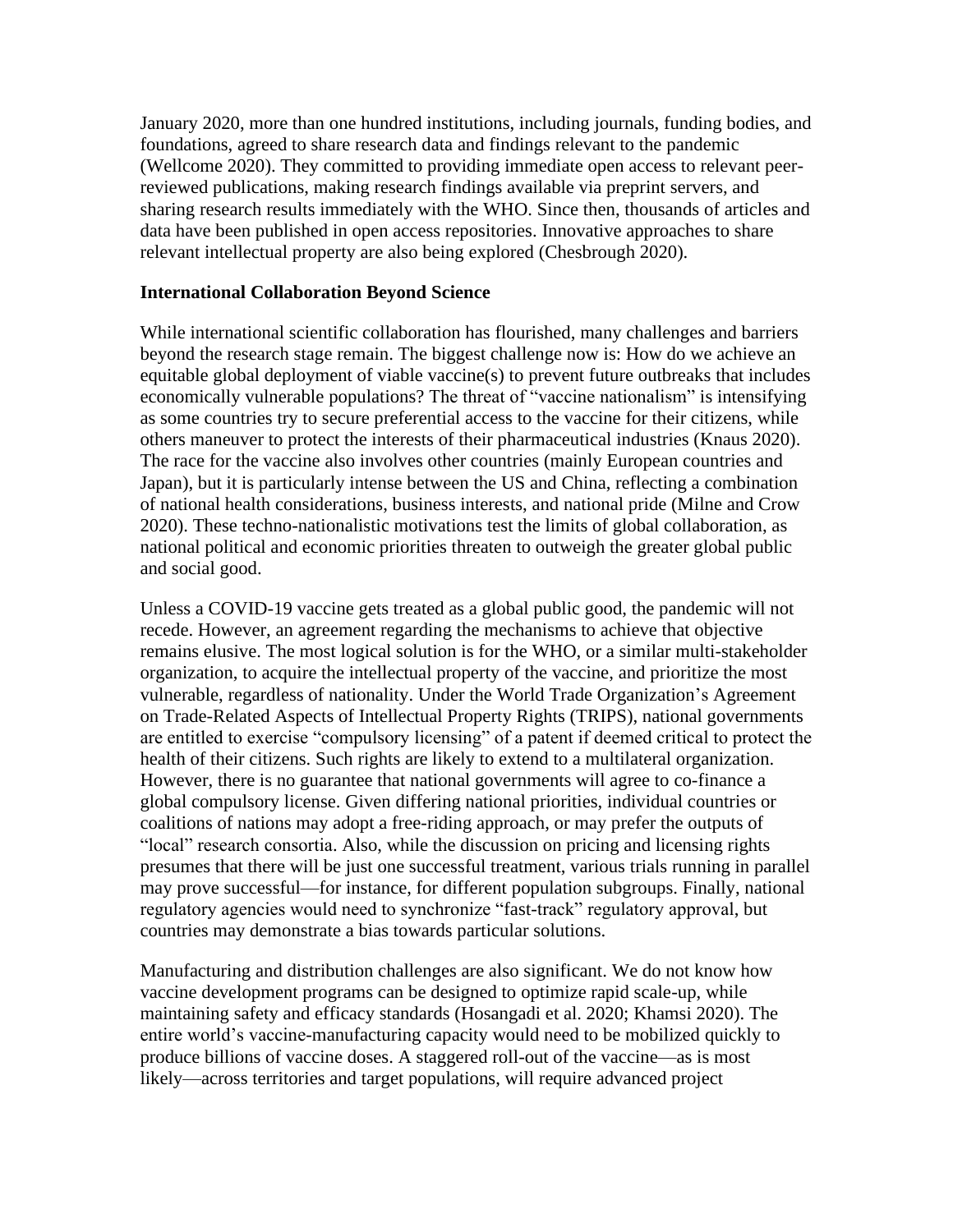management and supply chain management resources, particularly where acute logistical challenges exist in countries with weak public health infrastructures.

#### **Equitable Distribution of a Vaccine**

Responding rapidly to COVID-19 and limiting its socio-ecconomic impications will continue to require cooperation of an unprecedented global scope. The pandemic will also require creative regulatory, organizational, and financial solutions, possibly combining different instruments such as compulsory licensing, patent pools, advanced market commitments, a global purchasing system, price controls, and blended finance (Khamsi 2020; Yamey et al. 2020).

At this stage, more unanswered questions than answers exist. Although a simultaneous global rollout of a pandemic vaccine is impractical, it is important that the ability to pay should should not drive availability. We need international collaboration to establish globally accepted guidelines to ensure equitable distribution that considers epidemiological and medical factors. Such guidelines should also prioritize "essential" workers and the most vulnerable groups on a global basis.

Several proposed scenarios could achieve an equitable distribution. The WHO created the "Access to COVID-19 Tools (ACT) Accelerator" in April 2020 as a global collaboration agreement that includes the WHO, CEPI and GAVI, among others, to accelerate the development, production, and access to new COVID-19 therapeutics and vaccines. Unfortunately, the US government's May 2020 decision to terminate its relationship with the WHO may impede the organization's capacity to lead. While other nations and philanthropies such as the Bill & Melinda Gates Foundation moved quickly to reduce the financial gap from this decision, the US's unwillingness to accept WHO leadership poses a significant challenge to global immunization efforts (Maxmen 2020).

Addressing this crisis requires stronger collaboration among national governments and coordinated political leadership globally. No efficient alternative exists to the multilateral governance approach needed to create efficient production and distribution systems. Globalization generates tensions between commercial interests, national agendas, and global societal interests (Petrevicic and Teece 2019). These tensions expose the underlying contradiction between the sovereignty and interest of nation states and the borderless world shaped by growing interdependence of the scientific community and economic actors (Narula 2003).

An international organization can build consensus, coordinate global efforts, and act as an honest broker. CEPI or GAVI are able to help build political consensus, however, we believe the WHO is in the best position to implement any agreement. The WHO has a large physical organization with offices in more than 150 countries, and access to the United Nations' complementary resources. The UN's resources have been integral to managing previous pandemics and epidemics. Building an alternative international organization with the necessary resources is not practical on such short notice. A bottomup approach cannot work either, because even if a vaccine's intellectual property is free, only a few countries outside the developed world have the expertise and equipment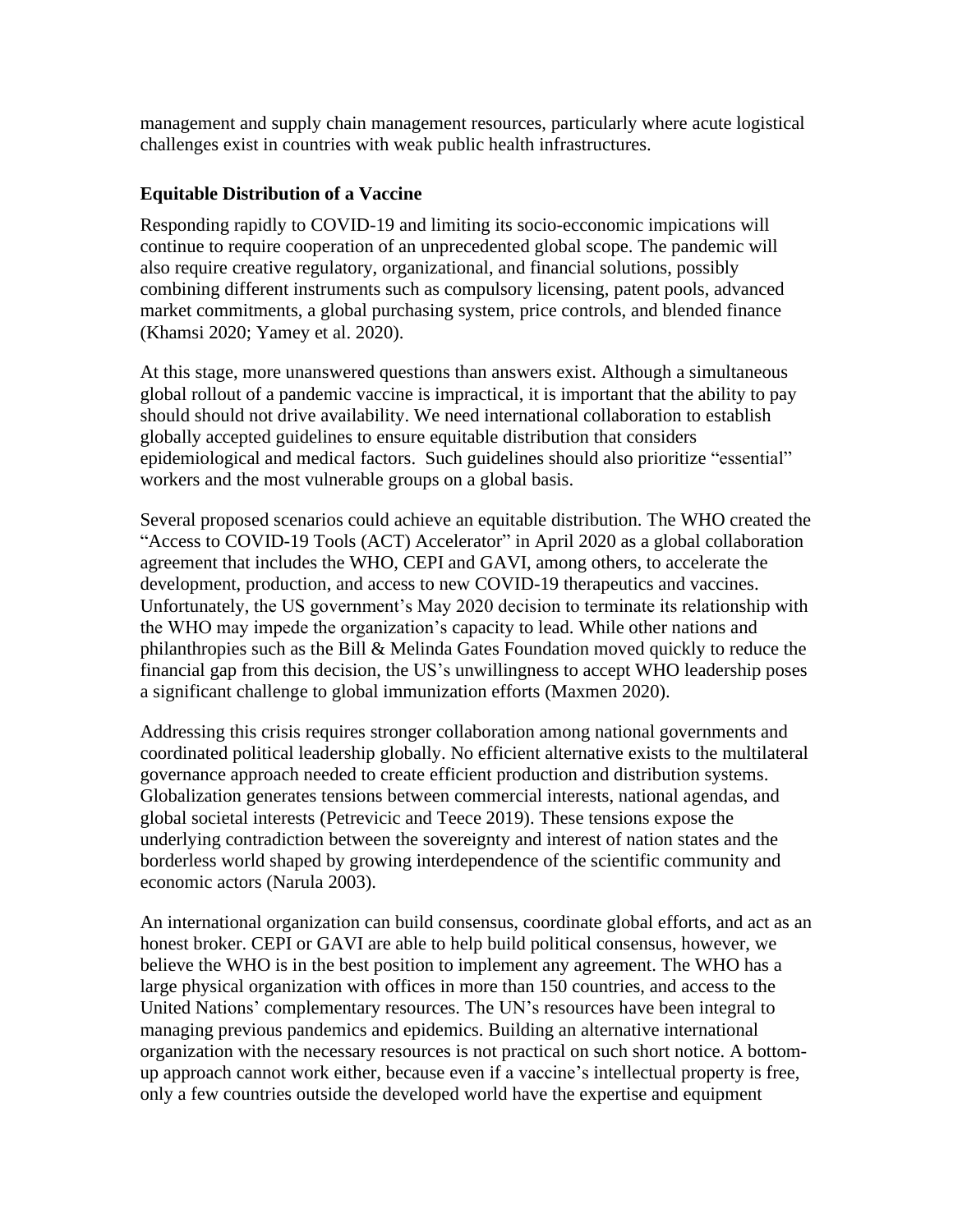needed to mass produce a vaccine affordably. Even fewer countries have the institutional and technical expertise to monitor and regulate the quality or the price. Each country will need an extensive public health organization to distribute the vaccine, which currently doesn't exist in many poorer economies.

Coordinated global efforts will be necessary for worldwide distribution of a COVID-19 vaccine. Geopolitical tensions and techno-nationalistic inclinations may hamper these much-needed efforts. Ultimately, we believe the WHO is in the best position to coordinate any initiative and help stop the pandemic's spread.

#### **References**

- Chesbrough, H. 2020. To recover faster from Covid-19, open up: Managerial implications from an open innovation perspective. *Industrial Marketing Management* April 16.
- Gates, B. 2020. Responding to Covid-19—A once-in-a-century pandemic? *New England Journal of Medicine* 382(18):1677–1679.
- Hosangadi, D., Warmbrod, K. L., Martin, E. K., Adalja, A., Cicero, A., Ingelesby, T. et al. 2020. Enabling emergency mass vaccination: Innovations in manufacturing and administration during a pandemic. *Vaccine* 38(26) 4167–4169. doi: [10.1016/j.vaccine.2020.04.037](https://dx.doi.org/10.1016%2Fj.vaccine.2020.04.037)
- Khamsi, R. 2020. If a coronavirus vaccine arrives, can the world make enough? *Nature* 580: 578–580. https://www.nature.com/articles/d41586-020-01063-8
- Knaus, C. 2020. Covid-19 vaccines: pressure is on to ensure they go to the most needy, not the highest bidder. *The Guardian* Apr 26. https://www.theguardian.com/world/2020/apr/27/covid-19-vaccines-pressure-is-onto-ensure-they-go-to-the-most-needy-not-the-highest-bidder
- Maxmen, A. 2020. What a US exit from the WHO means for COVID-19 and global health. *Nature* 582: 17. https://www.nature.com/articles/d41586-020-01586-0
- Milne, M., and Crow, D. 2020. Why vaccine 'nationalism' could slow coronavirus fight. *Financial Times*, May 14. https://www.ft.com/content/6d542894-6483-446c-87b0- 96c65e89bb2c
- Narula, R. 2003. *Globalization and technology: Interdependence, innovation systems and industrial policy*. Cambridge: Polity Press.
- Organisation for Economic Co-operation and Development. 2020a. STIP Covid-19 watch: OECD monitor of science and innovation policy responses to the Covid-19 crisis.<https://stip.oecd.org/Covid.html>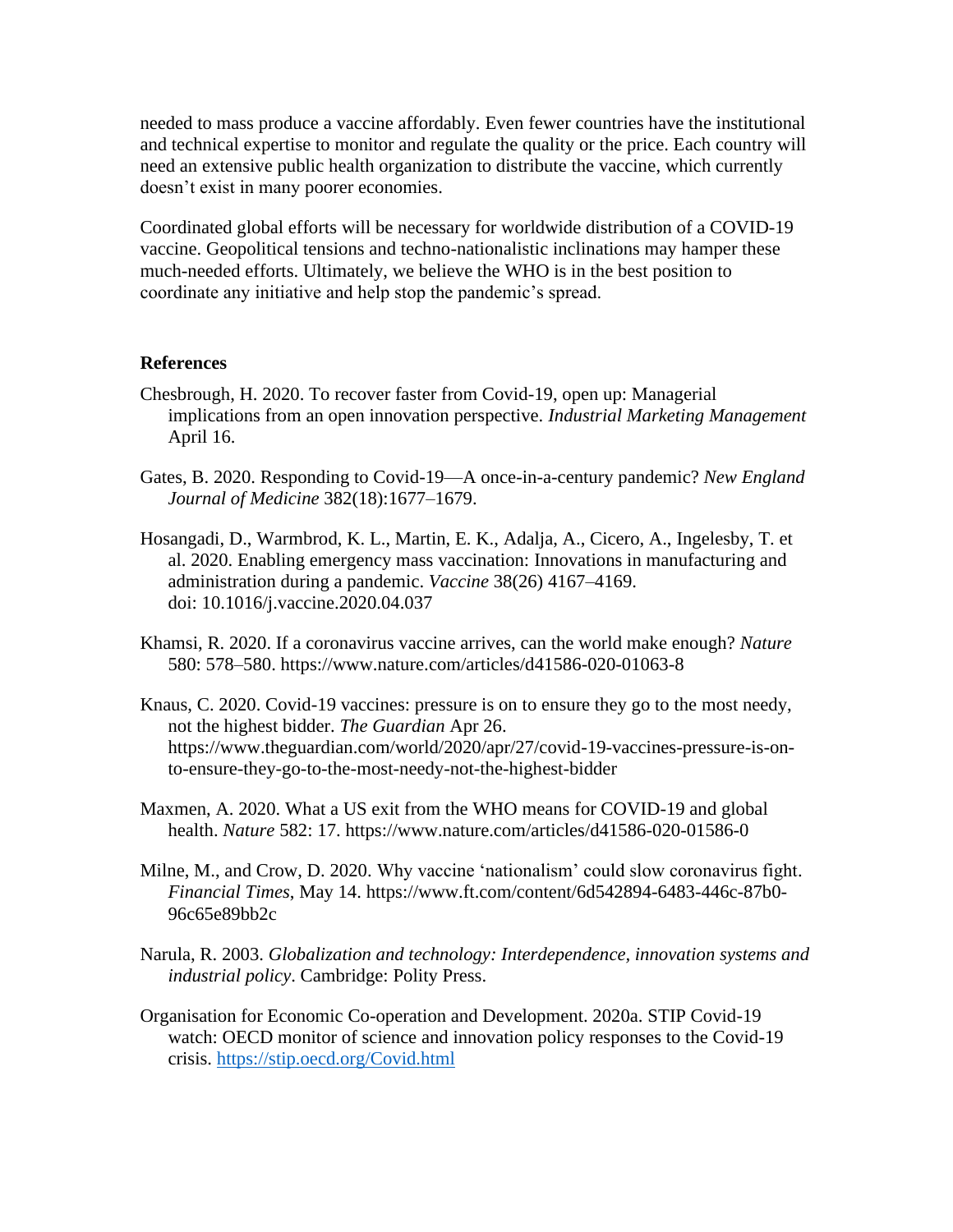- Organisation for Economic Co-operation and Development. 2020b. Why open science is critical to combatting COVID-19. Organization for Economic Cooperation and Development, Paris. http://www.oecd.org/coronavirus/policy-responses/why-openscience-is-critical-to-combatting-covid-19-cd6ab2f9/
- Petricevic, O., and Teece, D. J., 2019. The structural reshaping of globalization: Implications for strategic sectors, profiting from innovation, and the multinational enterprise. *Journal of International Business Studies* 50(9): 1487–1512.
- Yamey, G., Schäferhoff, M., Hatchett, R., Pate, M., Zhao, F., and McDade, K. K. 2020. Ensuring global access to COVID-19 vaccines. *The Lancet* 395(10234): 1405–1406.
- Wellcome. 2020. Sharing research data and findings relevant to the novel coronavirus (COVID-19) outbreak. January 31. [https://wellcome.ac.uk/coronavirus-covid-](https://wellcome.ac.uk/coronavirus-covid-19/open-data)[19/open-data](https://wellcome.ac.uk/coronavirus-covid-19/open-data)